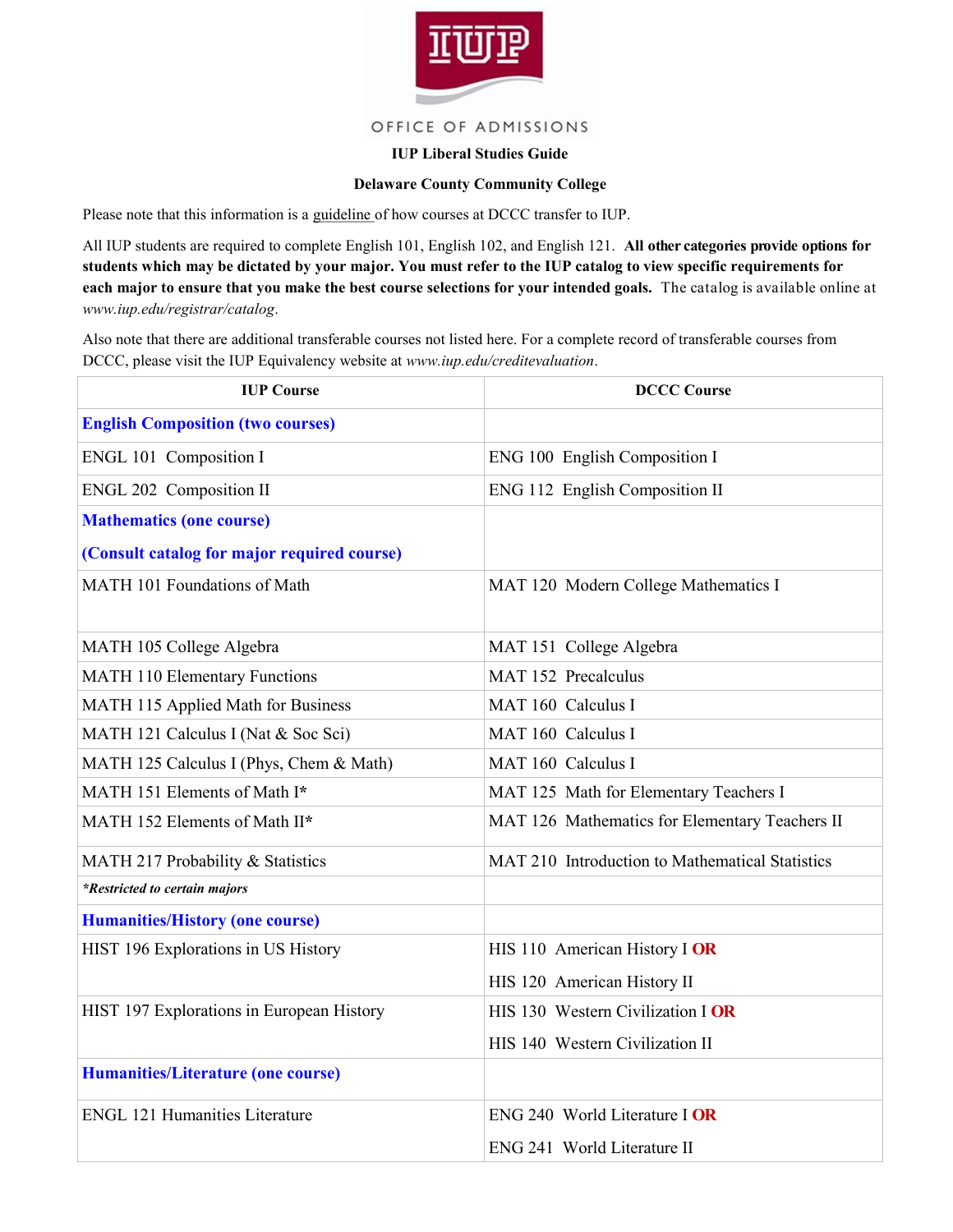| <b>IUP Course</b>                                 | <b>DCCC Course</b>                                |
|---------------------------------------------------|---------------------------------------------------|
| <b>Humanities/Philosophy or Religious Studies</b> |                                                   |
| (one course)                                      |                                                   |
| PHIL 100 Intro to Philosophy                      | PHI 100 Introduction to Philosophy                |
| PHIL122 Contemporary Moral Issues                 | PHI 110 Contemporary Moral Problems               |
| RLST 110 World Religions                          | HUM 160 Introduction to World Religions           |
| <b>Fine Arts (one course)</b>                     |                                                   |
| ARHI 101 Intro to Art                             | HUM 100 Introduction to Visual Arts               |
| MUHI 101 Intro to Music                           | MUS 120 Introduction to Music                     |
| THTR 101 Intro to Theater                         | DRA 100 Introduction to Theatre                   |
| <b>Natural Science Lab Courses</b>                |                                                   |
| (Consult catalog for major required courses)      |                                                   |
| BIOL 103 Life on Earth                            | BIO 100 Biological Science OR                     |
|                                                   | BIO 110 Introductory Biology I                    |
| BIOL 104 How the Human Body Works                 | <b>BIO 111 Introductory Biology II</b>            |
| CHEM 101 College Chemistry I                      | CHE 101 Introduction to General Chemistry         |
| CHEM 102 College Chemistry II                     | CHE 102 Intro to Organic and Biological Chemistry |
| CHEM 111 General Chemistry I                      | CHE 110 General Chemistry I                       |
| CHEM 112 General Chemistry II                     | CHE 111 General Chemistry II                      |
| GEOS 101/102 The Dynamic Earth /lab               | ESS 100 Earth Science                             |
| GEOS 105/106 Exploring the Universe /lab          | ESS 102 & 103 Intro to Astronomy & Lab            |
| GEOS 201 Foundations of Geology                   | ESS 110 Physical Geology                          |
| PHYS 111/121 Physics I/lab                        | PHY 110 College Physics I                         |
| PHYS 112/122 Physics II/lab                       | PHY 111 College Physics II                        |
| PHYS 131/141 Physics I/lab (Calculus)             | PHY 131 University Physics I                      |
| PHYS 132/142 Physics II/lab (Calculus)            | PHY 132 University Physics II                     |
| SCI 105 Physical Science I                        | PHY 105 Physical Science                          |
| SCI 106 Physical Science II                       | CHE 100 Chemical Science and the Environment      |
| <b>Natural Science Non-lab Courses</b>            |                                                   |
| (Consult catalog for major required courses)      |                                                   |
| GEOS 105 Exploring the Universe                   | ESS 102 Introduction to Astronomy                 |
| <b>Science courses for Early Childhood Majors</b> |                                                   |
| SCI 101 Fundamentals of Physics                   | PHY 105 Physical Science                          |
| SCI 102 Fundamentals of Chemistry                 | CHE 100 Chemical Science and the Environment      |
| SCI 103 Fundamentals of Earth and Space Science   | ESS 102 Intro to Astronomy                        |
| SCI 104 Fundamentals of Environmental Biology     | No Equivalent Course                              |